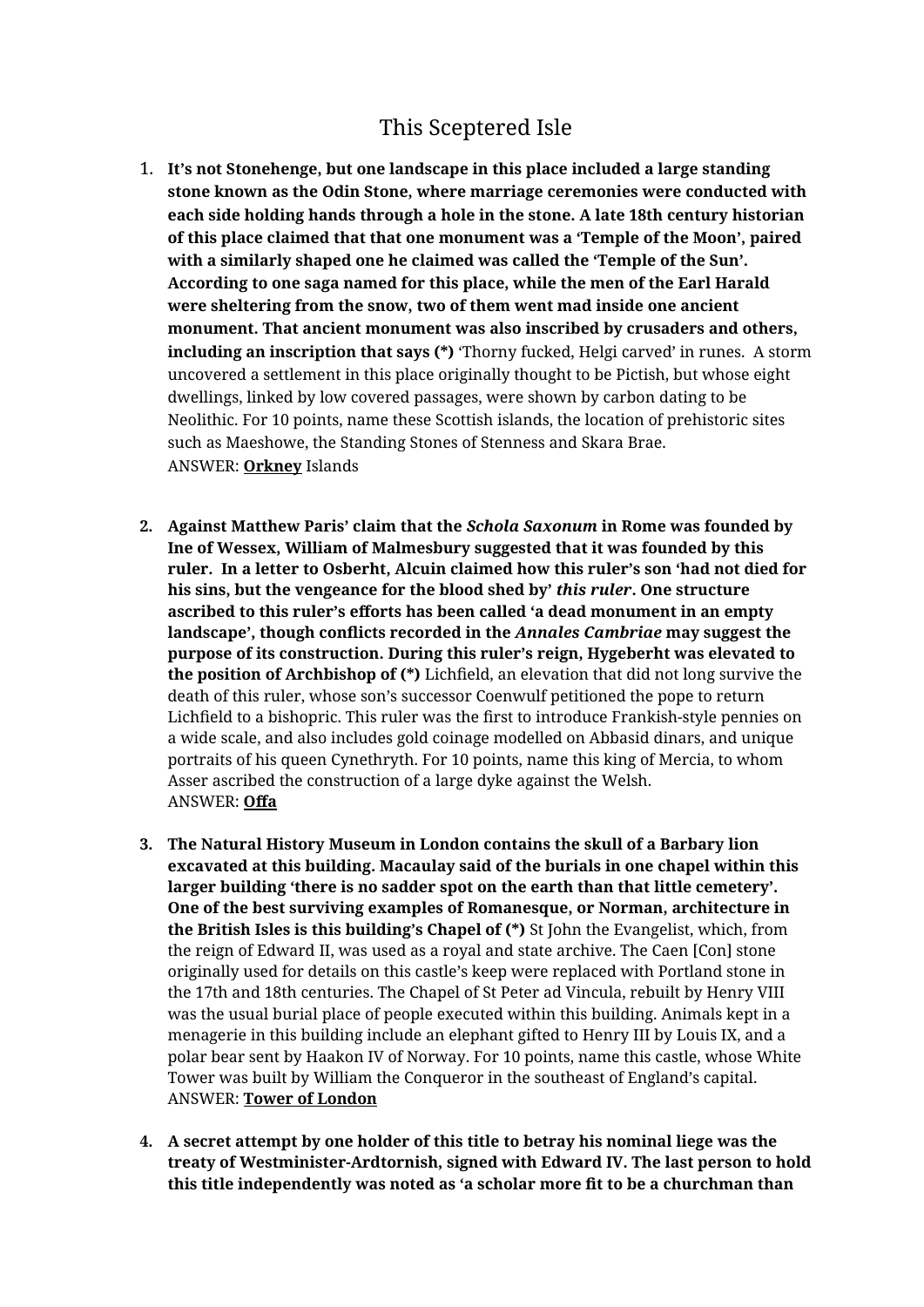**to command so many irregular tribes of people'. That holder of this title oversaw much of the destruction of its power during a civil war fought with their son, Angus Og. This title was created by a man who was awarded much of his realm by Edward Balliol, and that man was a descendent of an Norse-Gaelic warlord who had seized a similar territory (\***) Somerled. The final civil war over this title was won by Angus at the Battle of Bloody Bay, but a decade later Angus was murdered by his harpist, allowing the Stewart kings to claim this title, which ever since is given the heir to Scottish monarchs. For 10 points, name this major title of Medieval Scotland, whose last holders were the heads of Clan Donald, centred on the Hebrides. ANSWER: **Lord of the Isles**

5. **This person's December crossing of the channel was delayed due to bad weather, which led to the first meeting between this person and their future husband occurring at the bishop's palace at Rochester. The countess of Rutland, who served this woman as well as two predecessors and one successor, noted that unless a relationship improved 'it will be long ere we have a duke of York.'. The marriage of this individual was probably driven by the increasing diplomatic isolation of their spouse's (\*)** kingdom which saw Charles V and Francis I withdraw their ambassadors, and the need to build links with the Schmalkaldic League in Germany. Despite rumours following her successor's execution that she was to be recalled and even that she was pregnant, this woman retained the status of 'king's beloved sister' that she had gained following a 1540 annulment. On first meeting this woman, the king noted that they were 'nothing so fair as reported', a reference to a flattering portrait by Hans Holbein, For 10 points, name this woman, the fourth wife of Henry VIII.

ANSWER: **Anne of Cleves**

- 6. **The founder of this dynasty avenged the death of his brother by breaking the rules of sanctuary when he killed King Ivar and his sons on Scattery Island. Following the illness of Muirchertach of this dynasty, the king of Connacht took the opportunity to permanently weaken its powerbase after winning the battle of Glanmire. That victory led to a treaty which divided this dynasty's realm, with their former vassals the Mac Cárthaigh taking power in Desmond. The remaining lands of this dynasty were repeatedly granted as a lordship to Hiberno-Norman families such as the De Clares, who often allied with competing branches of this dynasty for control of that kingdom of (\*)** Thomond. For 10 points, name this dynasty, which took its name from the King of Munster who ended the Uí Néill domination of the High Kingship of Ireland, the slain victor at the Battle of Clontarf. ANSWER: **O'Brien** (accept **Ua Briain, Ó Briain**)
- 7. **Tolkien published an essay about one word in a text describing this event, which he translated as 'overmastering pride', taking a negative view of the actions of a central participant in this event. That participant is described in a** *Life of St Oswald* **as 'tall of stature standing above the rest', and, in the main text about this event, tells an invading army that 'points and blades will settle this business, grim war-play, before we pay tribute'. Along with other parts of the Cotton library the main text describing this event was completely destroyed in the (\*)** Ashburnham House fire, which damaged the manuscript of Beowulf as well. It's not Stamford Bridge, but during this battle a river crossing was held for some time by Wulfstan, Aelfere and Maccus, until their commander apparently gave his opponents a chance to cross, leading to his death at the hands of 'heathen savages'. Fought in 991 on the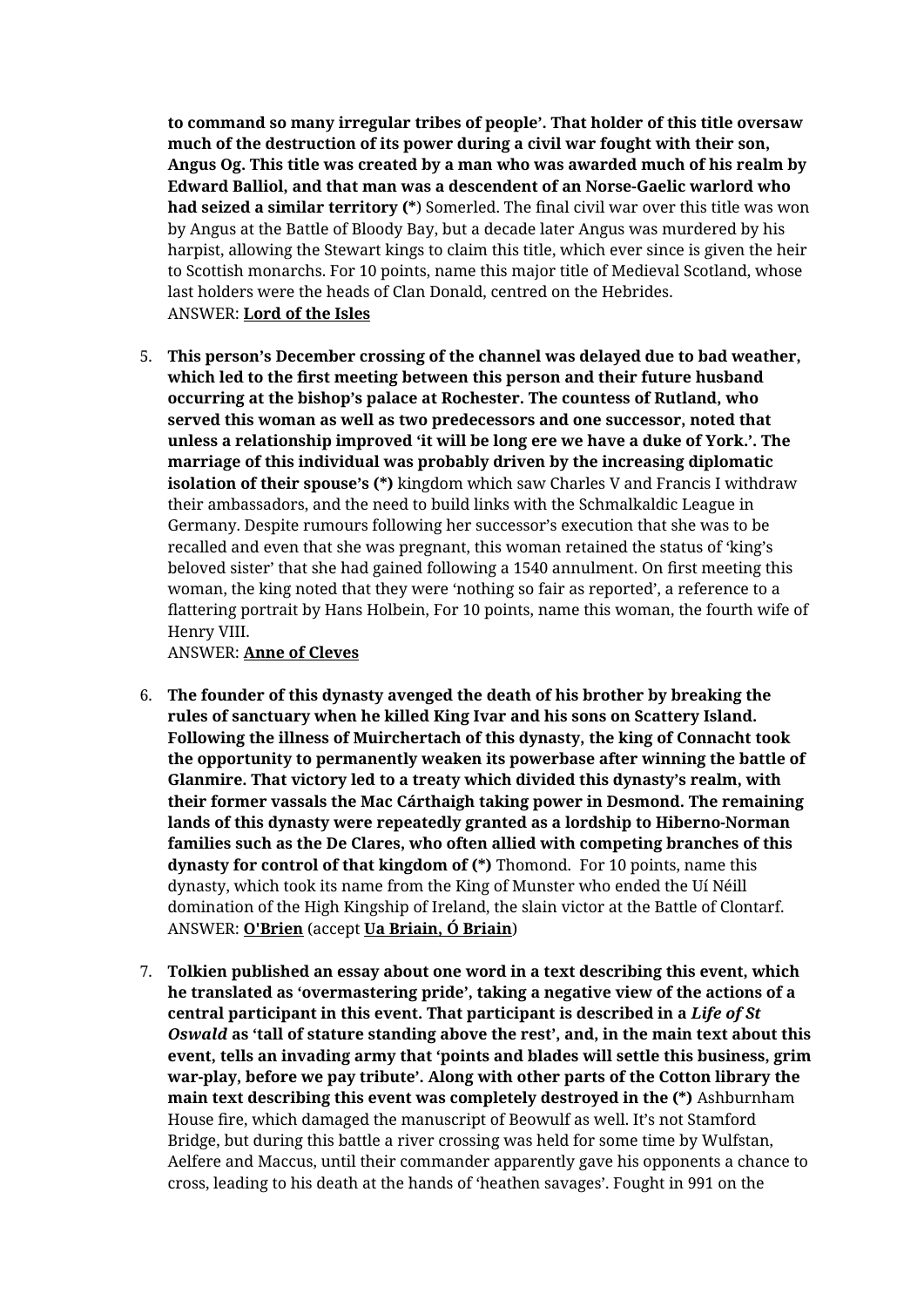banks of the Blackwater river, for 10 points, name this battle between the men of Essex, led by Bryrhtnoth, against an invading Viking force, and memorialised in an Old English poem.

ANSWER: the Battle of **Maldon**

- 8. **The presence of large quantities of imported Mediterranean pottery at two different sites associated with this name have been claimed to prove its historical existence, and recent archaeological at one of them has suggested that it was not actually an early monastic community, but a high-status site. The antiquarian John Leland in 1542 was the first person to ascribe this name to the other site excavated by a team under Leslie Alcock in the 1960s, where, despite the excavation discovering a large 'feasting hall', Alcock notes in his epilogue 'We did not find the fabulous [this place]'. That site, (\*)** Cadbury Castle in Somerset is sometimes called this name, as is another site, where Richard, the second son of John, built a 13th century castle in order to claim the prestige of this name, where a sixth century stone with the name Artognou inscribed has been found. Often connected to Tintagel in Cornwall, for 10 points, name this legendary place, first mentioned by Chretien de Troyes in his work *Lancelot,* the supposed seat of King Arthur. ANSWER: **Camelot**
- **9. Raphael Holinshed's** *Chronicles* **claims that this ruler 'was at libertie to pay his tribute or not' to a man who Holinshed's main source, Geoffrey of Monmouth, claims that this ruler has served as a 'a strenuous knight'. It has been argued that this ruler was behind the flight of king Dubnovellaunos to Rome, as recorded in the** *Res Gestae* **of Augustus. This ruler's bronze coinage was the most commonly struck in Iron Age Britain, and Suetonius in his** *Life of Caligula* **describes this ruler as** (\*)'rex Brittanorum', the first person to be ascribed that title. Cassius Dio describes the defeat of this ruler's sons, Caractacus and Togodumnus, and the capture of this ruler's capital Camulodunum, modern Colchester. For 10 points, name this pre-Roman king of the Catuvellauni, who Shakespeare portrayed in a romance where this man has a daughter, Imogen.

ANSWER: **Cunobeline** (accept **Cymbeline**)

10. **One work commissioned by a person with this name claims that their mother, Gytha, was the sister of Cnut, likely to emphasise how their father had risen thanks to the Danish conquest - that same work calls this person a 'Minerva', paired with a 'Solomon'. Another person with this name has been uncertainly identified with a woman who held 270 hides of land just prior to the Conquest, making them one of the largest landholders in England. That person with this name, who was probably married** *more danico***, is described in the Waltham Chronicle as identifying a body since 'she had at one time been the (\*)** king's concubine, and knew the secret marks on his body'. One person with this name, who had commissioned the *Vita Edwardi*, was buried by William the Conqueror alongside that man at Westminster Abbey, while the other disappears from the historical record after bringing a body back from Hastings. For 10 points, give this name, shared by the consorts of Edward the Confessor and Harold Godwinson, who had the epithets 'of Wessex' and 'Swanneck'.

ANSWER: **Edith** (of Wessex, Swan Neck)

**11. Some of the best preserved** *leachta* **are found at this place, although their purpose still remains unclear, although one near the boat-shaped Large Oratory**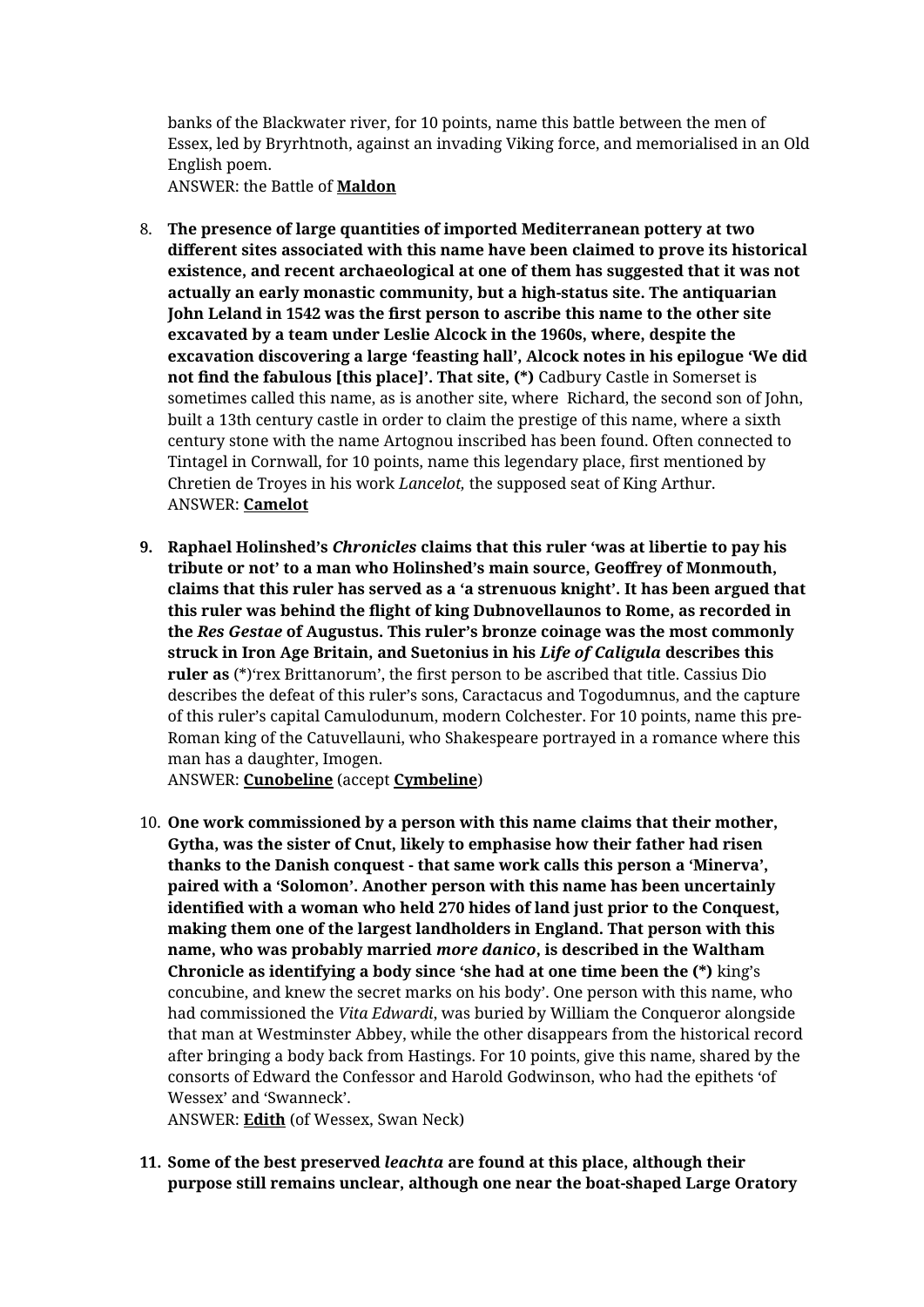**in this place is surrounded by three burials. Archaeology suggests that this place was not dedicated to its namesake until the construction of a church around 950, since its mortared walls contrast with the dry-stacked construction of earlier buildings. The existence of one community in this place is known to date as early as the 8th century, because a man named Suibni of [this place] is mentioned in a matyrology of around 800, The most characteristic buildings of this island are the (\*)** clochans, beehive-shaped huts, five of which survive. Supposedly founded by St Fionan in emulation of the Desert Fathers, for 10 points, name this Irish island off the coast of Co. Kerry, home to an early monastic settlement, best known in modern times for being Luke Skywalker's place of exile in the Sequel trilogy. ANSWER: **Skellig Michael** (accept **Sceilg Mhichíl**)

- 12. **One ballad that tells a legendary version of this person's life invents a conversation between them and a departing lover, who tells them 'Faire ladies brooke not bloodye warres/Soft peace their sexe delightes'. A 16th century poem titled 'The Complaint of' this person speaks in their voice, where they say, 'A Crowne was at my feete, Scepters obaide me'. According to John Stow's** *The Annales of England***, this person lived in a 'house of wonderfull working' - within that house at Woodstock, this person was supposedly hidden within a maze, where 'the queene' found their way to them 'and so dealt with' this person. Buried at Godstow Abbey just to the north of Oxford, later tales claimed that this person was either stabbed or poisoned by that (\*)** queen in revenge for her trysts with her lover. The daughter of Walter de Clifford and subject of many popular poems and ballads,, for 10 points, name this mistress of Henry II, nicknamed 'the Fair'. ANSWER: **Rosamund** the Fair
- 13. **Claims that this author was a major source for Machiavellian thought in England have been disputed, and this author himself noted that 'All ages have given us examples of [his] goodly policie'. This author's final work,** *A Discourse of the Originall and Fundementall Cause of Naturall … Warre* **arguably foreshadows Malthus by claiming that it is overpopulation that drives conflicts. In a poem by this author, they declare (\*)** 'Go, Soul, the body's guest/Upon a thankless errand'. This author's major prose work, composed during over a decade of imprisonment, is over 1 million words long, in 5 volumes, but only goes from creation to 146 BC in its study of the title subject. For 10 points, name this Elizabethan and Jacobean gentleman, executed in 1618, author of *The History of the World*, who failed to find El Dorado. ANSWER: Walter **Raleigh**
- 14. **According to the** *Historia Brittonum***, ascribed to Nennius, this kingdom was founded by a Brythonic speaking warrior, who drove out the Irish from a region known as Venedotia. Gildas scolded one king of this kingdom, Maelgwin Hir, as 'strong in war, but stronger to destroy your soul'. Tostig and Harold Godwinson shattered the united Wales formed the one ruler of this kingdom (\*)** Gruffydd [Grif-ith] ap Llywelyn**.** One ruler of this kingdom, often known partly by its name to distinguish him from a prince of Powys. That ruler expanded this kingdom's power along with his brother Cadwallon and expanded his realm to the river Dee. That man, buried in Bangor Cathedral, was Owain the Great, whose descendants Dafydd and Llywelyn the Last were the first to use the title Prince of Wales. For 10 points, name this kingdom in northern Wales, which lasted from the post-Roman period until the conquests of Edward I, centred on Anglesey and Snowdonia.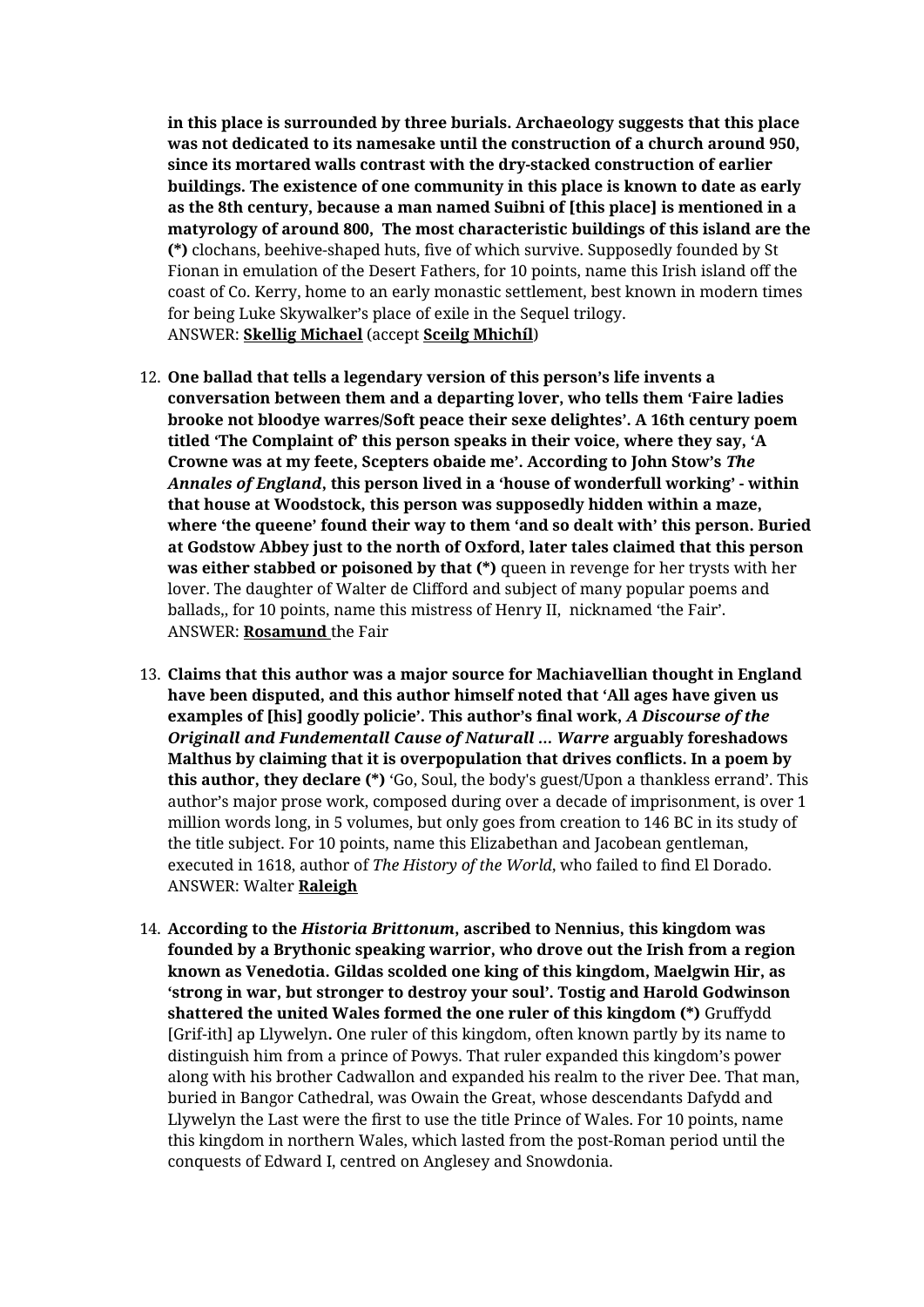## ANSWER: **Gwynedd** (Gwyn-eth)

15. **The most northerly known one of these structures is recorded in an inscription from the fort at High Rochester, north of Hadrian's Wall. Another example of these structures was excavated at Brocolitia, near a well sacred to Coventina, and was likely built for the Batavian cohort. Winston Churchill intervened to allow archaeologists to investigate one of these structures for longer following its discovery in 1954, where a relief showing the namesake of these places is flanked by the chariots of the rising Sol and setting Luna. The most famous example of these structures in Britain was recently moved back the Bloomberg Space in the (\*)** City of London, where it was excavated. For 10 points, name these religious structures, dedicated to a god popular amongst Roman soldiers, often depicted in the act of killing a bull.

ANSWER: **Mithraea** (accept **Mithraeum**s, prompt generously on 'temples of Mithras')

- 16. **Ordericus Vitalis claimed that this person was 'the greatest oppressor of the people and the destroyer of monasteries'. This person's appropriation of lands from the see of Canterbury were eventually reversed through the actions of Lanfranc, the first Norman appointed archbishop. 10 years after the Harrying of the North, this man, who also held the secular title of Earl of Kent, was sent to devastate the north-east again following the murder of Walcher, bishop of Durham. According to the Anglo-Saxon Chronicle, whenever the king was in (\*)** Normandy, this man ruled England. Though Freeman suggested this man wielded a club in battle to avoid shedding blood, their portrayal in an artwork they commissioned suggests that, although shown wearing armour, their primary role in the Conquest was as support. For 10 points, name this man, half-brother of William the Conqueror, who as bishop of Bayeux commissioned the Tapestry. ANSWER: Bishop **Odo**
- 17. **A 1487 statute often cited as founding this institution did not do so, as it appears in documents with similar powers in the aftermath of Jack Cade's rebellion in 1453, but confusion about its date of creation are clear from the reign of Elizabeth onwards. William Camden praised this institution 'if we look to its age it is most ancient; if we look to its dignity it is most honourable'. The New Oxford Companion to Law notes that this institution becoming a 'byword for injustice, brutality, and the (\*)** arbitrary use of judicial power' is more due to politics than legal truth, though cases such as those brought against William Prynne, who was fined and lost his ears in the pillory led to its abolition by the Habeas Corpus Act. Increasingly unpopular under the early Stuarts because of the exercise of the royal prerogative, for 10 points, name this court, revived by Henry VII in 1487, and named for the heavenly decoration of a room at Westminster. ANSWER: **Star Chamber**
- 18. **The earliest example of one object made from this good was discovered in 2000 on the Norfolk coast at Happisburgh. This good was produced in an arc across southern England, including at Cissbury in Sussex, but similar goods produced at Langdale in the Lake District were not excluded from the east. Another object made from this good was found by 'London's first archaeologist', John Conyers, during the excavation of a supposed elephant in 1679 - that object, named for Gray's Inn Lane made from this good, is in the British Museum's Enlightenment Gallery. Extraction of this raw material at one major site was done with picks**